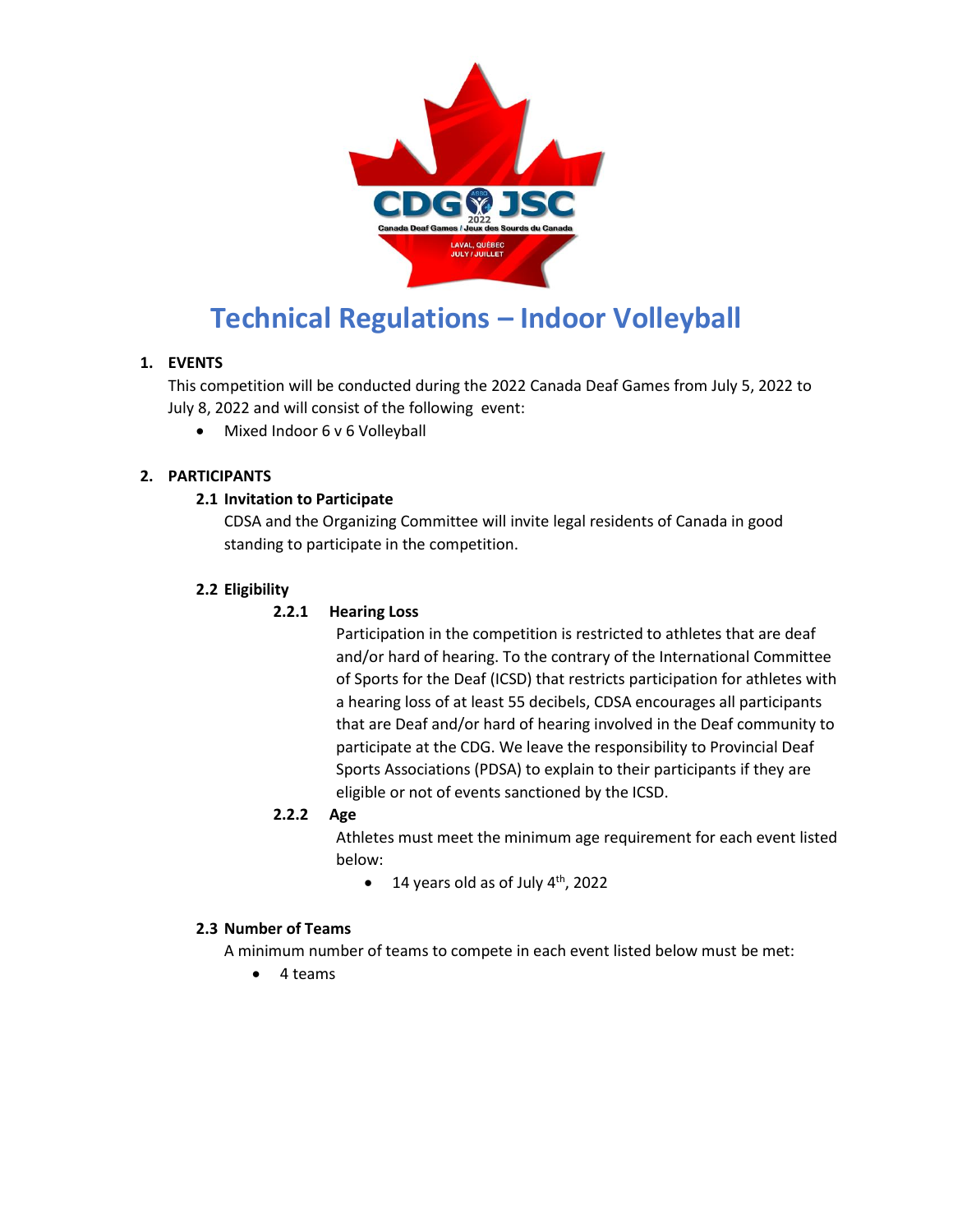## **2.4 Number of Athletes per Team**

A maximum number of athletes(s) per team is allocated to each event listed below:

• 9 athletes

A minimum number of athletes(s) per team in each event listed below must be met:

- 6 athletes
- 2 females per team

## **2.5 Number of Staff per Team**

A maximum of staff per team is allocated to each event list below:

- 1 coach and 1 manager team
	- o One of the staff must be female and one staff must be male.

## **3 COMPETITION RULES AND REGULATIONS**

## **3.1 Technical Organization**

Canadian Deaf Sports Association (CDSA) is responsible for the technical organization of the competition in conjunction with Volleyball Canada.

### **3.2 Technical Committee**

The Technical Committee is compromised of the CDSA Technical Director and other members nominated by the CDG 2020 Organizing Committee and approved by CDSA:

Mary Dyck – CDSA Technical Director (Chair) To be determined – Chief Umpire Fallon Casista-Bolduc et Michèle Dion – CDG 2022 Representative

# **3.3 Competition Rules**

The competitions will be conducted in accordance with the following Rules and Regulations. Rules not specifically outlined below will follow closely to FIVB 2021-2024 Official Rules. Notable rules specific to this competition are in bold.

- **3.3.1** The ball must contact any part of the body.
- **3.3.2** The ball must not be caught or thrown. It can rebound in any direction.
- **3.3.3** Simultaneous hits: The ball must touch various parts of the body, provided the contact takes simultaneously.
- **3.3.4** Consecutive contacts: At the first hit of the team, provided it is not made overhand with fingers) consecutive contacts are permitted provided that the contacts occur during one action. During the first hit of the team if it is played overhand using fingers, the ball may NOT contact the fingers/hands consecutively, even if the contacts occur during one action. However, at blocking, consecutive contacts may be made by one or more players, provided that they occur during one action.
- **3.3.5** Extended contacts: In defensive action of a hard driven ball, the ball contact can be extended momentarily even if an overhand finger action is used.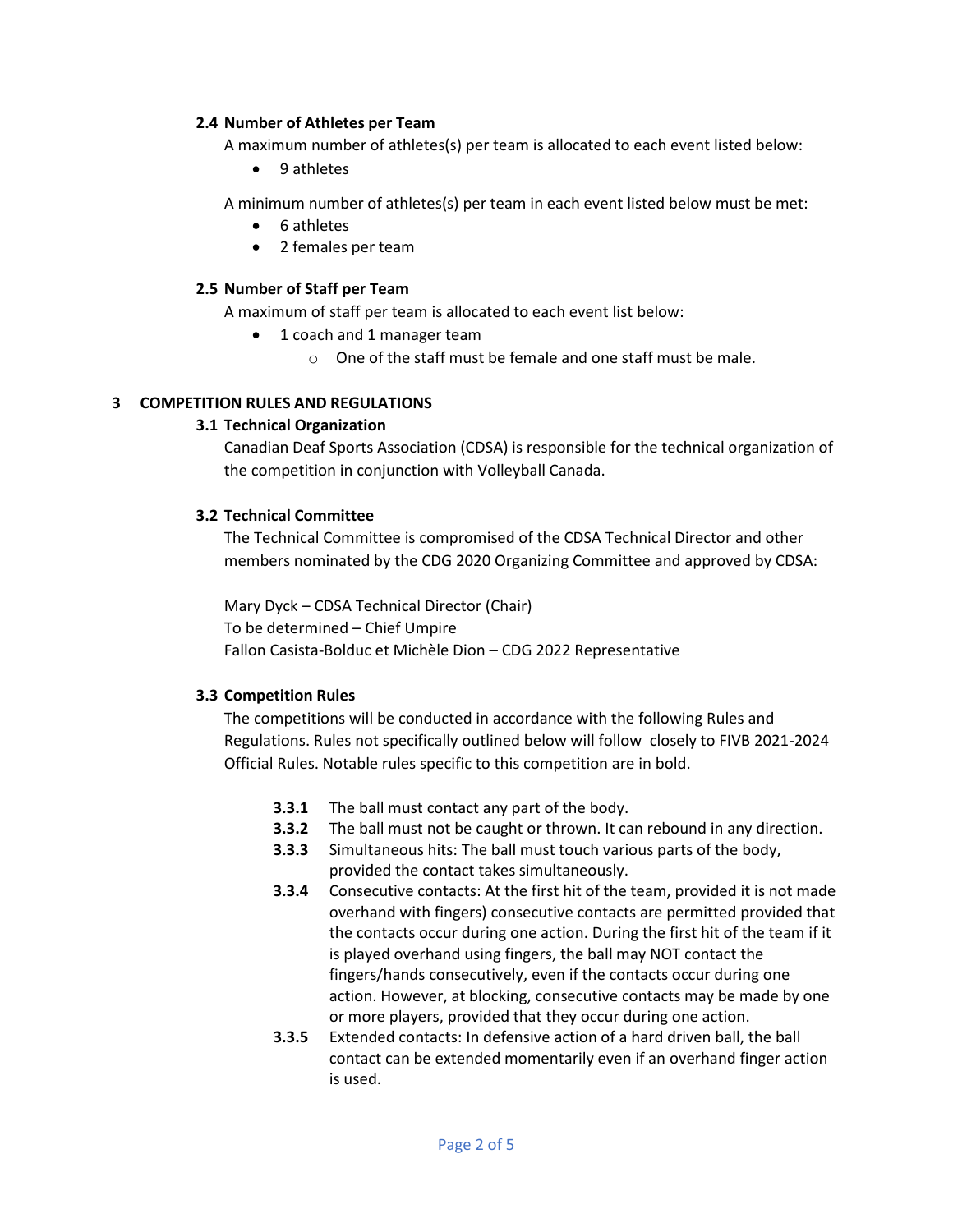- **3.3.6** In blocking, a player may touch the ball beyond the net provided they do not interfere with opponent's play, before or during the latter's attack hit.
- **3.3.7** After an attack hit, a player is permitted to pass their hand beyond the net provided the contact is made within their own playing space.
- **3.3.8** Contact with the net by a player between the antennae during the action of playing the ball is a fault.
- **3.3.9** The server must hit the ball within 5 seconds of the referee's whistle.
- **3.3.10** It is a fault if a player completes an attack hit on the opponent's serve when the entire ball is higher than the top of the net.
- **3.3.11** A player of the starting lineup may leave the game, but only once in a set, and re-enter, but only once in a set, and only to their previous position in the lineup.
- **3.3.12** Players may only play for one team during the competition.
- **3.3.13** Two females must be playing on the court at all times.
- **3.3.14** Net height will be height of 2.34 m

## **3.4 Competition Equipment**

### **3.4.1 Equipment**

All equipment used during competition must comply with the Volleyball Canada Rules and Regulations.

## **3.4.2 Volleyball Ball**

Mikasa VQ2000 or Mikasa MVA2000 shall be the official balls.

### **3.5 Competition Clothing**

Participants must wear competitive uniforms in accordance with the Volleyball Canada Rules and Regulations.

### **3.6 Competition**

# **3.6.1 Competition Schedule**

The competition schedule for all events will be conducted under control of the Technical Committee and in according with the Volleyball Canada Rules and Regulations.

# **3.6.2 Competition Format**

# **3.6.2.1 Preliminary Competition (Round-Robin)**

Teams will be placed in one group, playing a double round robin to establish the top four ranked teams for the Championship competition. Preliminary play will be best of three sets with game 1 and 2 to 25 points with a minimum lead of two points. Deciding games are played to 15 points with a minimum lead of 2 points.

# **3.6.2.2 Championship Competition**

Semi-finals with  $1^{st}$  place vs.  $4^{th}$  place and  $2^{nd}$  place v  $3^{rd}$ place; winners of the semi-finals play in the final (for the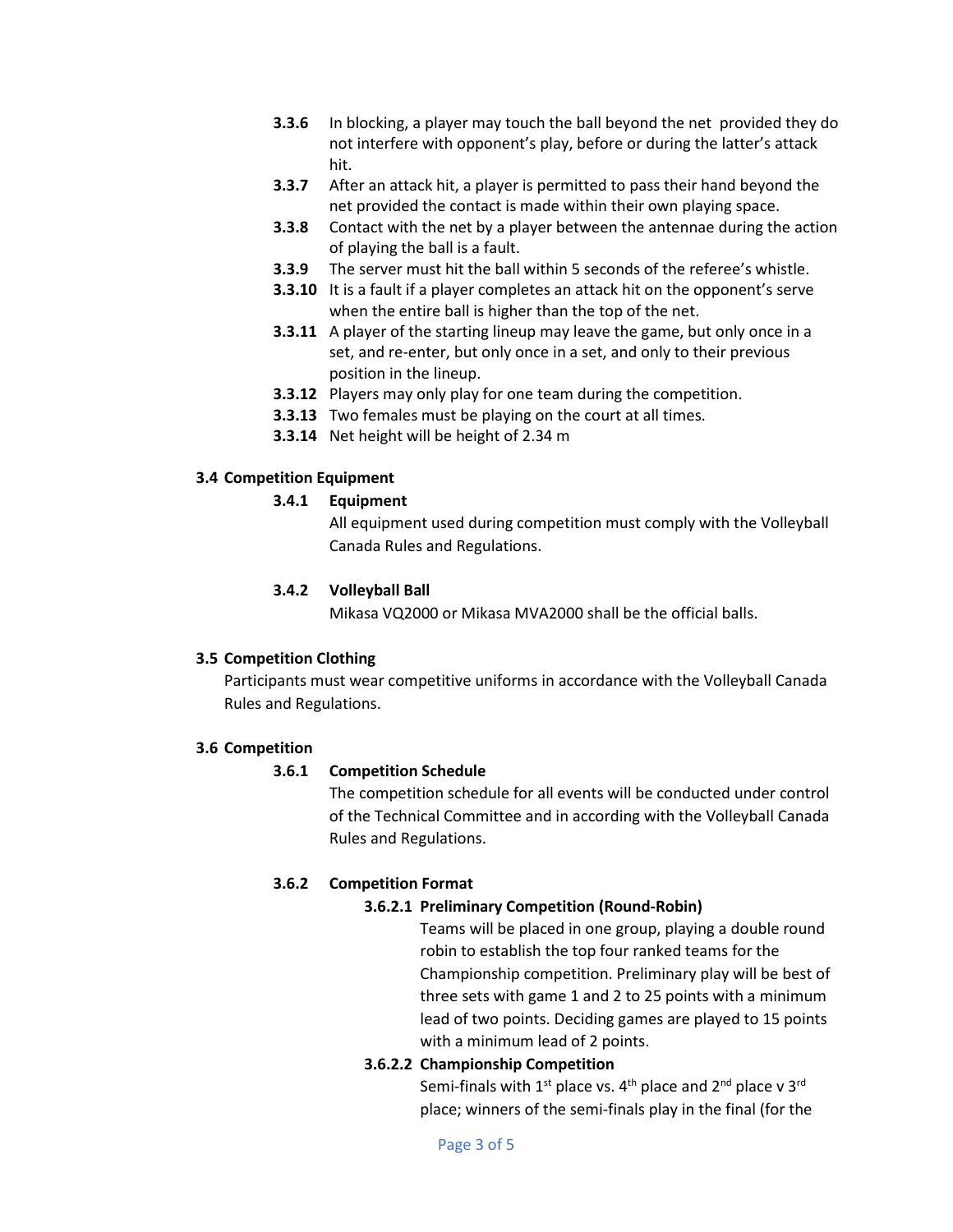gold and silver medals), losers of the semi-finals play in the bronze medal game. Championship play will be best of three sets with games 1-2 to 25 points with a minimum lead of two points. Deciding games are played to 15 points with a minimum lead of 2 points.

#### **3.6.3 Tiebreaking Rules**

Ties will be broken according to the Volleyball Canada rules in effect at the time of Games.

Ties between teams for final ranking are broken by the following procedure in priority order. ONLY tied teams will be taken into consideration.

- 1. Number of matches won 2 points per match.
- 2. Number of sets won  $-1$  point per game.

3a. **Between 2 teams:** Result of head-to-head match or point differential

3b. **Between 3 or more team**s: point differential between tied teams

4Point differential overall.

### **3.7 Officials**

### **3.7.1 Appointment of Officials**

The CDG 2022 Organizing Committee will appoint Chief Umpire and an appropriate number of officials (referee, umpire, etc.) to conduct each event.

### **3.7.2 Allocation of Officials**

Allocation of the officials to conduct the events will be decided and made by the Technical Committee.

### **3.8 Unforeseen Incidents**

In the event of unforeseen incidents not covered by the rules and regulations, the Technical Committee will make a decision. In the absence of the Technical Committee, the CDSA Technical Director will make a decision.

### **4 COMPETIION VENUE**

The competition will be conducted at Complexe Multi-sports de Laval in Laval (Quebec).

### **5 SCHEDULES**

### **5.1 Competition Schedule**

To be announced on June 15<sup>th</sup>, 2022